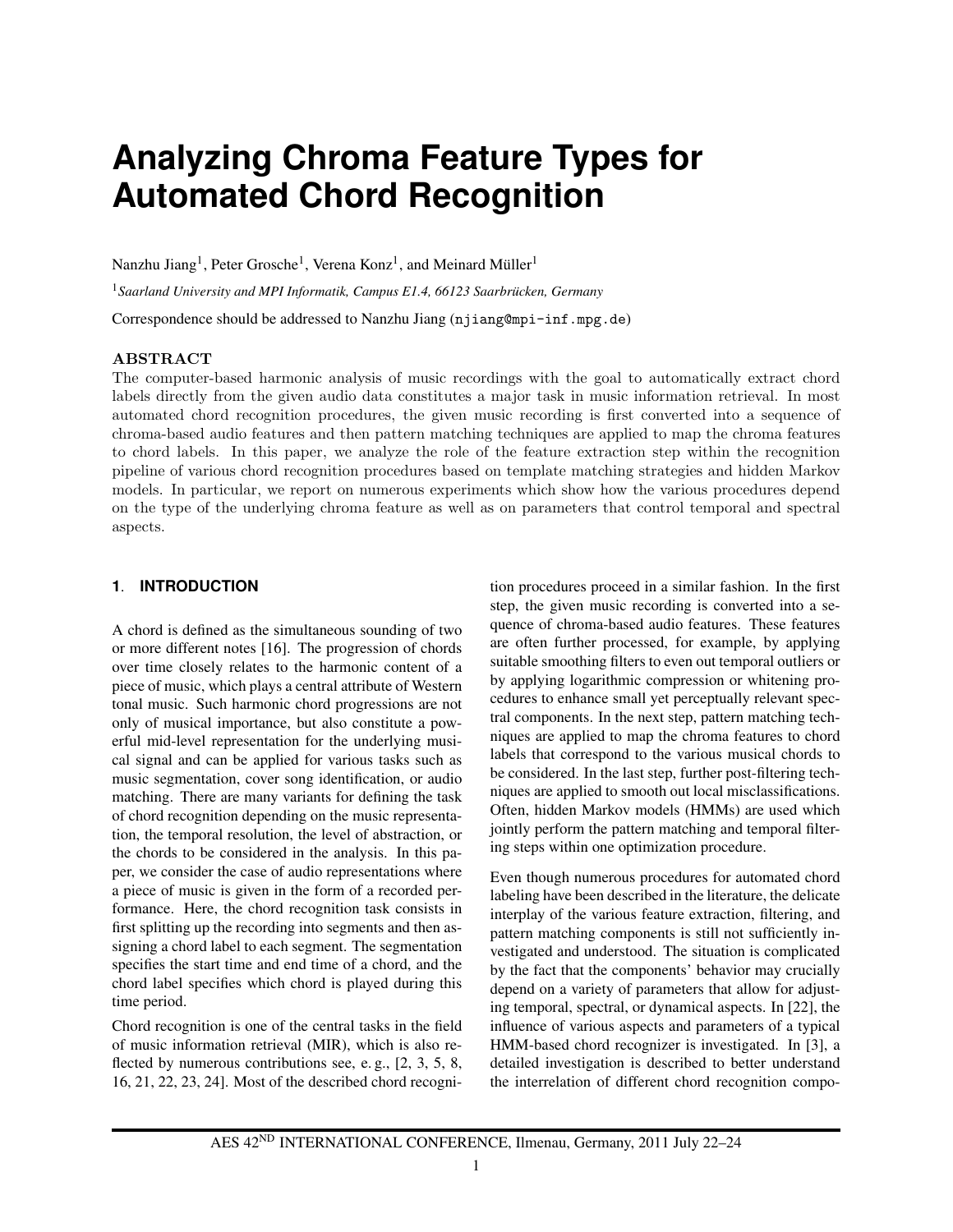nents with a focus on the impact of filtering and pattern matching strategies. However, the impact of different feature extraction strategies was not investigated being left for future work.

In this paper, we continue this strand of research by analyzing the impact of various types of chroma features in the context of the chord recognition task. In particular, we report on numerous experiments which show how different recognition procedures substantially depend on the underlying chroma representation and on parameters that control temporal and spectral aspects. The remainder of this paper is organized as follows. We first give an overview of different chord recognition procedures (Section 2) and describe various types of chroma features (Section 3). As the main contribution of this paper, we then report on our extensive experiments (Section 4) and discuss the results. The paper concludes with some perspectives on future work (Section 5).

## **2**. **CHORD RECOGNITION**

As mentioned in the introduction, a typical chord recognition system consists of two main steps, see Fig. 1 for an illustration. In the first step, the given audio recording (Fig. 1(b)) is transformed into a sequence  $X =$  $(x_1, x_2,...,x_N)$  of feature vectors  $x_n \in \mathcal{F}$ ,  $n \in [1:N] :=$  $\{1,\ldots,N\}$ . Here,  $\mathscr F$  denotes a suitable feature space. Most recognition systems are based on so-called chroma features or pitch class profiles (see Fig. 1(c)), which we discuss in detail in Section 3. In the second step, using suitable pattern matching techniques, each feature vector *x<sub>n</sub>* is mapped to a chord label  $\lambda_{x_n} \in \Lambda$ , see Fig. 1(d). Here, Λ denotes a suitably defined set of all possible chord labels. In the following, we consider the case that  $\Lambda$  consists of the twelve major and minor triads, i. e.,

$$
\Lambda = \{C, C^{\sharp}, \dots, B, C^{\mathfrak{m}}, C^{\sharp} \mathfrak{m}, \dots, B \mathfrak{m}\}.
$$
 (1)

The restriction to these 24 chord classes, even though problematic from a musical point of view, is often made in the chord recognition literature.

There are many ways of performing the pattern matching step based on template-based matching strategies [5], hidden Markov models (HMMs) [23, 24, 3], or more complex Bayesian networks [16]. For an overview of such methods and the influence of various model parameters, we refer to [3, 16, 22]. Since in this paper we focus on the feature extraction step, we now give a brief



**Fig. 1:** Chord recognition task illustrated by the first measures of the Beatles song "Let It Be". **(a):** Score of the first three measures. **(b):** Audio representation of these measures. **(c):** Chroma representation. **(d):** Chord recognition result indicating correct (C), false negative (FN), and false positive (FP) labels.

summary of the pattern matching techniques used in the subsequent experiments and refer to the literature for details.

#### **2.1**. **Template-based Approach**

As the first pattern matching technique, we use a simple template-based labeling strategy. Here, the idea is to precompute a set  $\mathscr{T} \subset \mathscr{F}$  of templates that correspond to the set of chord labels. The elements of  $\mathscr T$  are denoted by  $t_{\lambda} \in \mathcal{T}$ ,  $\lambda \in \Lambda$ . Intuitively, each template is given in the form of a kind of prototype chroma vector that corresponds to a specific musical chord. Furthermore, we fix a distance measure  $d : \mathcal{F} \times \mathcal{F} \to \mathbb{R}$  that allows for comparing different chroma features. In the following, we use the cosine measure defined by

$$
d(x,y) = 1 - \frac{\langle x|y \rangle}{\|x\| \cdot \|y\|},\tag{2}
$$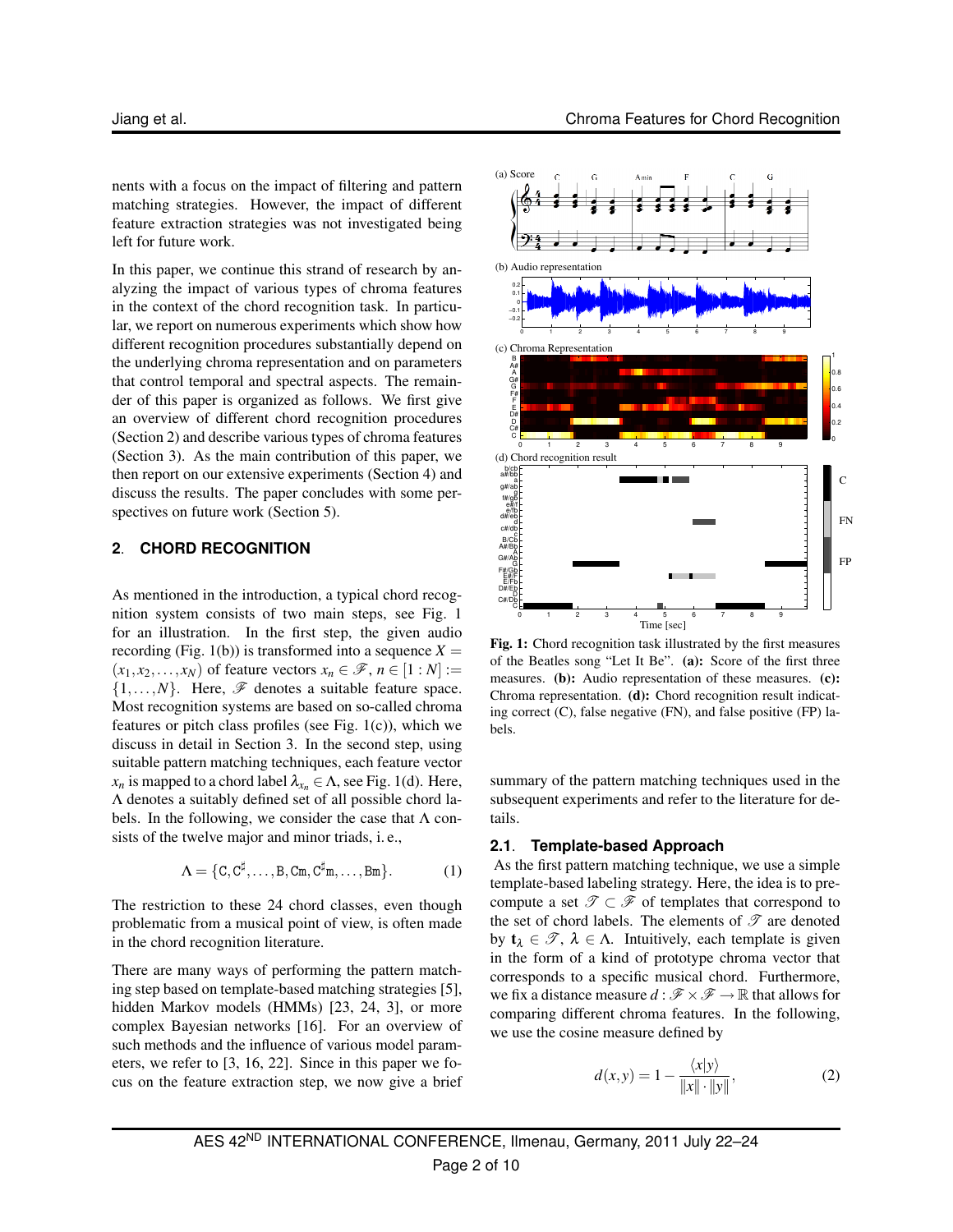for  $x, y \in \mathcal{F} \setminus \{0\}$ . In the case  $x = 0$  or  $y = 0$ , we set  $d(x, y) = 1$ . Here, || || denotes the Euclidean norm (also referred to as  $\ell^2$ -norm).

Then, the template-based chord recognition procedure consists in assigning the chord label that minimizes the distance between the corresponding template and the given feature vector  $x = x_n$ :

$$
\lambda_x := \operatorname*{argmin}_{\lambda \in \Lambda} d(\mathbf{t}_{\lambda}, x). \tag{3}
$$

Note that this procedure works in a purely framewise fashion without considering any temporal context.

There are several strategies for determining suitable chord templates based on musical knowledge or learning procedures using labeled training data. In the following, we consider binary templates and averaged templates. The set  $\mathcal{T}^b$  consists of 24 binary templates, each of which being a 12-dimensional binary vector with three non-zero entries equal to one. These non-zero entries correspond to the three chromas the corresponding chord is composed of. For example, the binary template corresponding to the major chord  $C = \{C, E, G\}$  is given by

$$
\mathbf{t}_{\mathrm{C}}^{b} = (1,0,0,0,1,0,0,1,0,0,0,0)^{T}.
$$
 (4)

Furthermore, the set  $\mathcal{T}^a$  consists of averaged templates, which are learned from training material by averaging suitable chroma vectors obtained from labeled audio data. For example, the averaged template  $t_c^a$  is obtained by averaging all chroma vectors from the training set labeled as C.

The two template-based chord recognition approaches are denoted by  $T^b$  and  $T^a$ , respectively.

## **2.2**. **Gaussian-based Approach**

Next, we introduce a chord recognition procedure based on Gaussian distributions. Here, the chord templates are replaced by chord models each specified by a multivariate Gaussian distribution given in terms of a mean vector  $\mu$  and a covariance matrix Σ. As for the averaged templates,  $\mu$  and  $\Sigma$  are learned from labeled audio data. Then, the distance of a given chroma vector to a chord model is expressed by a Gaussian probability value and the assigned label is determined by the probabilitymaximizing chord model (instead of the cost-minimizing chord template), see [3]. The Gaussian-based chord recognition approach is denoted by GP.

## **2.3**. **HMM-based Approach**

Finally, we summarize an HMM-based chord recognition procedure, which was originally suggested by Sheh and Ellis [23] and is now the most widely used chord labeling approach. The strength of this approach is that HMMs also account for the temporal context in the classification stage, which can be considered as a kind of context-aware filtering of the matching results. To this end, in addition to the Gaussian models, one needs transition probabilities that express the likelihood of passing over from one chord label to any of the other chord labels. These probabilities are given by a transition matrix  $\Omega \in [0,1]^{24 \times 24}$ , which can be specified manually based on musical knowledge or automatically by using a training procedure reverting to suitable training material. For the labeling procedure, one then needs a Viterbi decoding algorithm to determine a chord label sequence that jointly maximizes the output probabilities defined by the Gaussian distributions and the transition probabilities, see [23]. The determination of the transition matrix also plays a crucial role in the chord recognition context and has been studied in various contributions [2, 22, 3]. In our experiments, we determine  $Ω$  using training data with annotated chord labels, see Section 4.1. The HMMbased chord recognition approach is denoted by HMM.

The HMM-based approach used in our experiments is conceptually state-of-the-art. However, as the focus of our evaluation lies on the feature side, we revert to a very basic variant. More advanced implementations are introduced in [3, 24, 16].

## **3**. **FEATURE EXTRACTION**

Chroma-based audio features, sometimes also referred to as pitch class profiles, are a well-established tool in processing and analyzing music data [1, 6, 17] and were introduced to the chord recognition task by Fujishima [5]. Assuming the equal-tempered scale, the chroma correspond to the set  ${C, C^{\sharp}, D, \ldots, B}$  that consists of the twelve pitch spelling attributes as used in Western music notation. A chroma vector can be represented as a 12 dimensional vector  $x = (x(1), x(2), \ldots, x(12))^T$ , where  $x(1)$  corresponds to chroma C,  $x(2)$  to chroma C<sup>‡</sup>, and so on. Normalized chroma-based features indicate the short-time energy distribution among the twelve chroma and closely correlate to the harmonic progression of the underlying piece. This is the reason why basically every chord recognition procedure relies on some type of chroma feature.

There are many ways for computing chroma features. For example, the transformation of an audio recording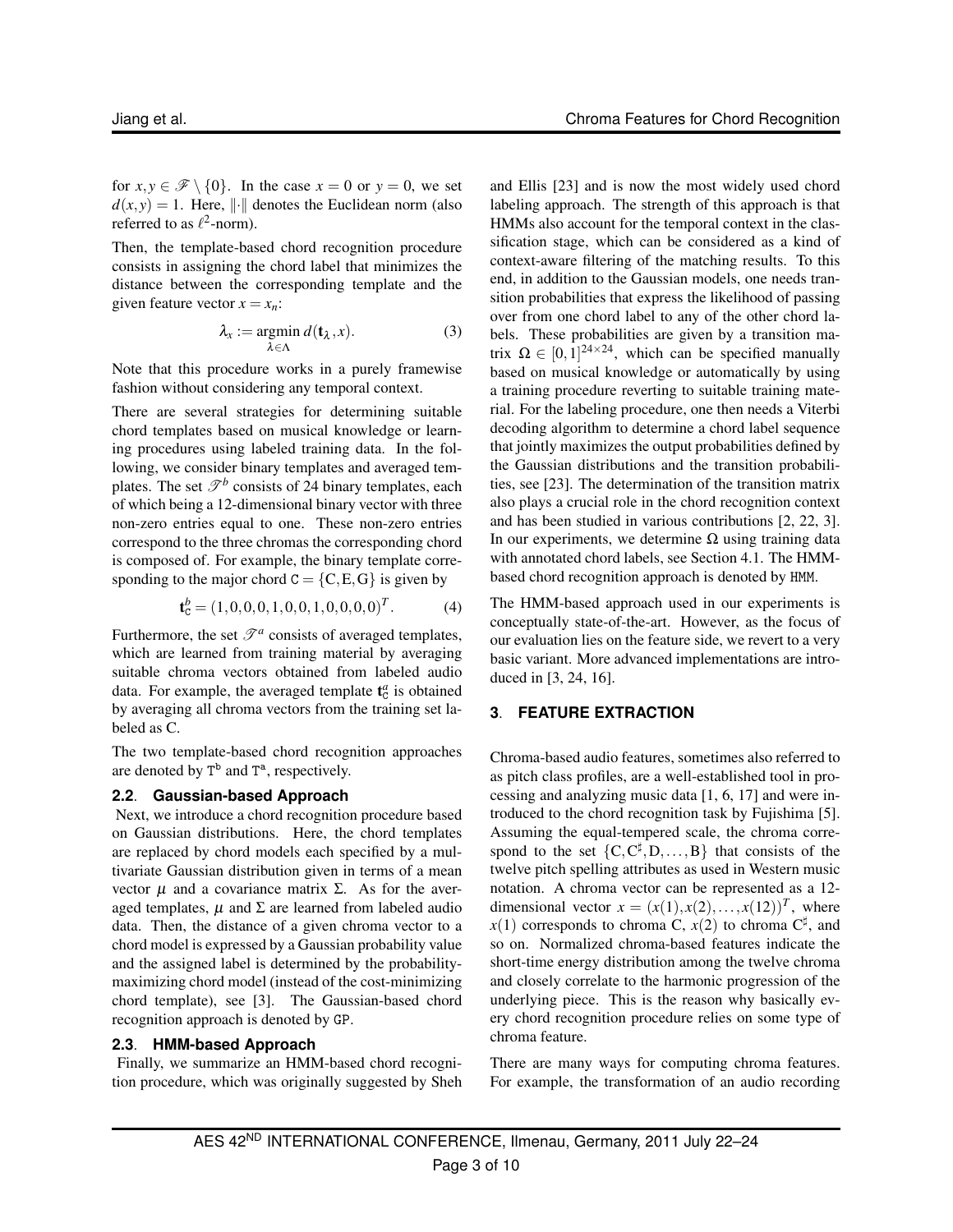

**Fig. 2:** Score and various feature representations of the first 10 seconds (corresponding to the first three measures) of *Let it Be* by The Beatles.

into a chroma representation (or chromagram) may be performed either by using short-time Fourier transforms in combination with binning strategies [1] or by employing suitable multirate filter banks [17]. Furthermore, the properties of chroma features can be changed by introducing suitable post- and pre-processing steps modifying spectral, temporal, and dynamical aspects. This leads to a large number of feature types which can behave quite differently depending on the subsequent analysis task. In this section, we summarize the types of chroma features that will be used in our subsequent experiments. Note that there are many more chroma variants. However, our selection covers interesting variants that demonstrate the importance of the feature extraction step.

## **3.1**. **Pitch Features**

As basis for the chroma feature extraction, we first decompose a given audio signal into 88 frequency bands with center frequencies corresponding to the pitches *A*0 to C8 (MIDI pitches  $p = 21$  to  $p = 108$ ). For deriving this decomposition, we use a multirate filter bank consisting of elliptic filters as described in [17]. Then, for each subband, we compute the short-time mean-square power (i. e., the samples of each subband output are squared) using a rectangular window of a fixed length and an overlap of 50 %. In the following, we use a window length of 200 milliseconds leading to a feature rate of 10 Hz (10 features per second). The resulting features, which we denote as Pitch, measure the local energy content of each pitch subband and indicate the presence of certain musical notes within the audio signal, see [17] for further details. To account for tuning problems, we employ a tuning strategy similar to [6]. To this end, one computes an average spectral vector and estimates the tuning deviation parameter from the maximum spectral coefficient. This tuning deviation parameter is then used to suitably shift the center frequencies of the subband-filters of the above multirate filter bank. A similar approach is described in [19].

## **3.2**. **CP Feature**

From the Pitch representation, one can obtain a chroma representation by simply adding up the corresponding values that belong to the same chroma. To archive invariance in dynamics, we normalize each chroma vector with respect to the Euclidean norm. The resulting features are referred to as *Chroma-Pitch* denoted by CP, see Fig. 2(b).

## **3.3**. **CLP Features**

To account for the logarithmic sensation of sound inten-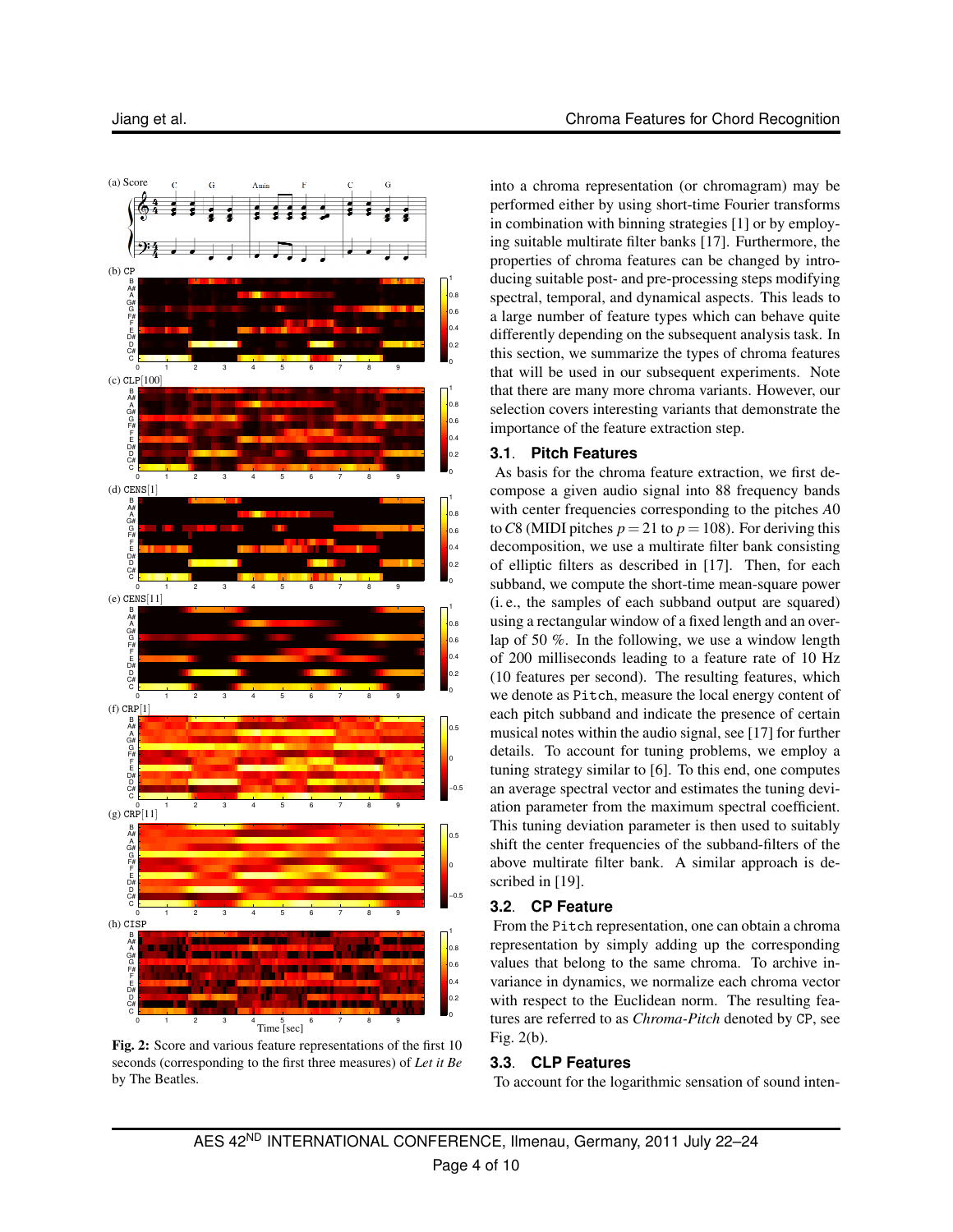sity [14, 25], one often applies a logarithmic compression when computing audio features [11]. To this end, the local energy values *e* of the pitch representation are logarithmized before deriving the chroma representation. Here, each entry *e* is replaced by the value  $log(\eta \cdot e + 1)$ , where  $\eta$  is a suitable positive constant. Then, the chroma values are computed as explained in Section 3.2. The resulting features, which depend on the compression parameter η, are referred to as *Chroma-Log-Pitch* denoted by CLP[ $\eta$ ], see Fig. 2(c).

## **3.4**. **CENS Features**

Adding a further degree of abstraction by considering short-time statistics over energy distributions within the chroma bands, one obtains CENS (Chroma Energy Normalized Statistics) features, which constitute a family of scalable and robust audio features. These features have turned out to be very useful in audio matching and retrieval applications [20, 13]. In computing CENS features, a quantization is applied based on logarithmically chosen thresholds. This introduces some kind of logarithmic compression similar to the  $CLP[\eta]$  features. Furthermore, these features allow for introducing a temporal smoothing. Here, feature vectors are averaged using a sliding window technique depending on a window size denoted by *w* (given in frames) and a downsampling factor denoted by  $d$ , see [17] for details. In the following, we do not change the feature rate and consider only the case  $d = 1$  (no downsampling). Therefore, the resulting feature only depends on the parameter *w* and is denoted by CENS $[w]$ , see Fig. 2(d) and Fig. 2(e).

## **3.5**. **CRP Features**

To boost the degree of timbre invariance, a novel family of chroma-based audio features has been introduced in [18]. The general idea is to discard timbre-related information in a similar fashion as pitch-related information is discarded in the computation of mel-frequency cepstral coefficients (MFCCs). Starting with the Pitch features, one first applies a logarithmic compression and transforms the logarithmized pitch representation using a DCT. Then, one only keeps the upper coefficients of the resulting pitch-frequency cepstral coefficients (PFCCs), applies an inverse DCT, and finally projects the resulting pitch vectors onto 12-dimensional chroma vectors. These vectors are referred to as CRP (Chroma DCT-Reduced log Pitch) features. The upper coefficients to be kept are specified by a parameter  $p \in [1:120]$ . In our experiments, we use  $p = 55$ . Furthermore, similar to the  $CENS[w]$  features, we apply temporal smoothing by introducing a window parameter *w* that is used to average the CRP features in a band-wise fashion. The resulting features are denoted by CRP[ $w$ ], see Fig. 2(f) and Fig. 2(g).

## **3.6**. **CISP Features**

Finally, we use a chroma type, where the tonal components are enhanced and the spectral resolution is increased by considering instantaneous frequencies. These features were originally introduced by Ellis and have been used in the chord recognition context as well as for cover song identification [4]. The basis for these features is a spectrogram.<sup>1</sup> To enhance the spectral resolution, the instantaneous frequency for each coefficient is estimated exploiting the phase information. Furthermore, based on the instantaneous frequencies, a separation of noise and harmonic components is performed and only harmonic components are preserved. Finally, to account for tuning deviations, the mapping of spectral coefficients to chroma bins is globally adjusted by up to  $\pm 0.5$  semitones to minimize the deviations of the instantaneous frequency values from the chroma bin centers using a histogram-based technique. To obtain the final features, denoted by CISP, adjacent frames are averaged in 100 ms windows to yield a feature rate of 10 Hz, see Fig. 2(h).

# **4**. **EXPERIMENTS**

In this section, we examine the behavior of the four chord labeling procedures in dependence on the underlying feature types and associated parameter settings. We start by describing the experimental setup (including the data collection and evaluation measure) and then report on various series of experiments.

## **4.1**. **Experimental Setup**

In our experiments, we use a collection of Beatles songs, which is a widely used benchmark dataset with publicly available ground-truth chord annotations [15]. Although this dataset is limited to only one artist, the results still show certain tendencies of the chord recognition accuracies. The collection, which we denote as  $\mathscr{D}$ , consists of 180 songs. We further partition  $\mathscr D$  into three subcollections  $\mathcal{D}_k$ ,  $k \in \{1, 2, 3\}$ , by first ordering the recordings alphabetically according to the songs' titles, and

<sup>&</sup>lt;sup>1</sup>In our experiments, we use an implementation available in the ISP toolbox http://kom.aau.dk/project/isound/. Here, discrete Fourier transforms are calculated over windowed frames of length 93 ms with 75% overlap. Consequently, each frame corresponds to 23 ms of the audio and each coefficient covers a frequency range of 10.8 Hz.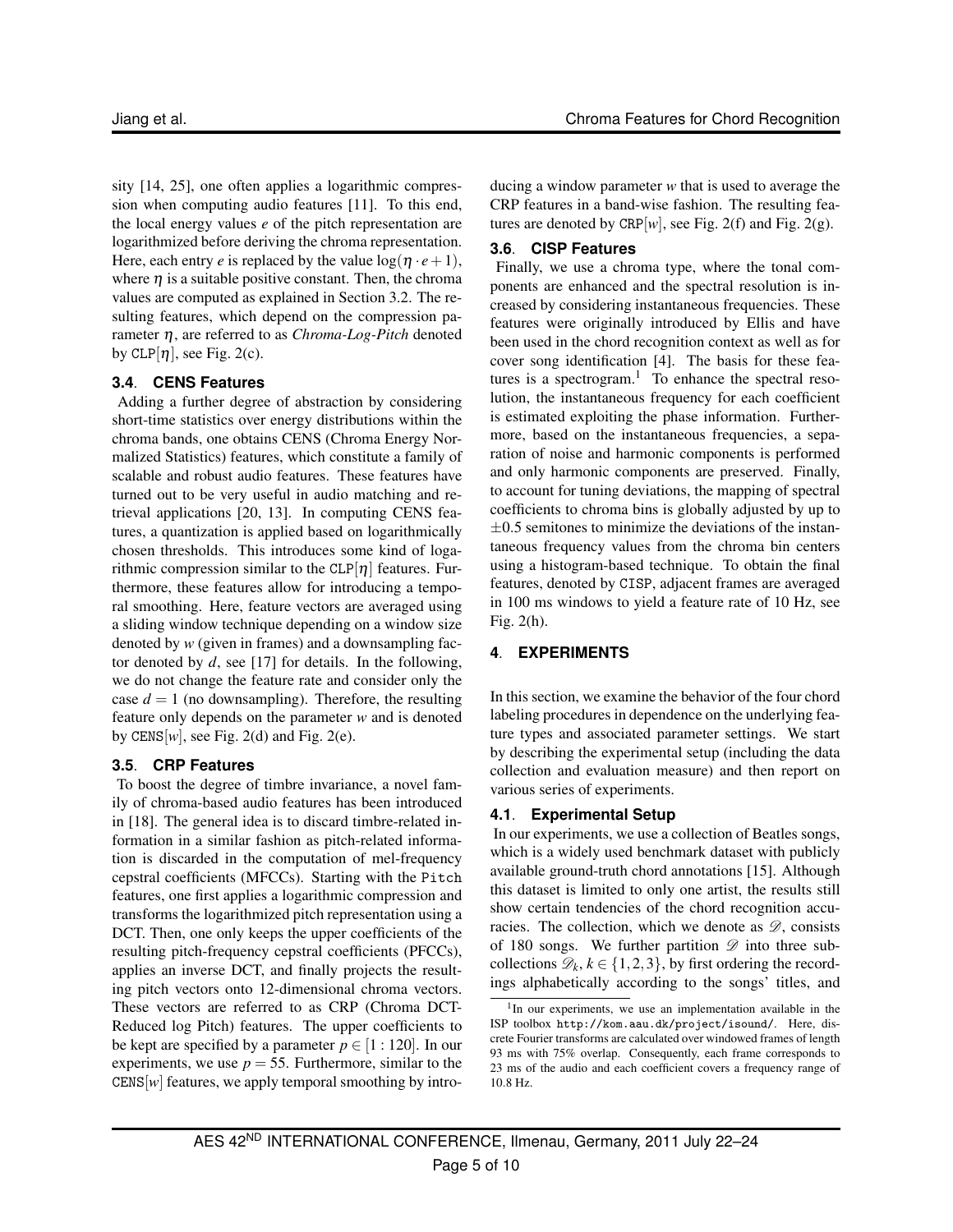then by putting the first 60 recordings into  $\mathcal{D}_1$ , the second 60 recordings into  $\mathcal{D}_2$ , and the last 60 recordings into  $\mathcal{D}_3$ .

The original annotations supplied by Harte [9] were reduced to the 24 chord labels following the widely spread convention of the MIREX Audio Chord Estimation task.<sup>2</sup> Here, only the first two intervals of each chord are considered, where augmented chords are mapped to major chords and diminished chords to minor chords. In some cases, there are passages where no meaningful chord information exists. Such regions are annotated as "N" and are left unconsidered in our evaluation (i. e., having no influence on the recognition accuracy).

In our evaluation, we first quantize and segment the chord annotations to match the frames being specified by the feature extraction step. The evaluation is then performed framewise using standard precision and recall measures by comparing the automatically generated labels with the reference labels. More precisely, a reference label is considered *correct* (C) if it agrees with the computed label, otherwise it is called a *false negative* (FN). Each incorrectly computed label is called a *false positive* (FP), see also Fig. 1(d). From this one obtains precision, recall, and F-measure defined by

$$
P = \frac{C}{C + FP}, \quad R = \frac{C}{C + FN}, \quad F = \frac{2 \cdot P \cdot R}{P + R} \tag{5}
$$

for each song.

In our evaluation, we employ a 3-fold cross validation. Here, two of the three sub-collections are used to train the recognizer that is then tested on the remaining one. F-measure values are averaged over all songs of the respective sub-collection  $\mathcal{D}_k$ . The final F-measure for the overall dataset  $\mathscr D$  is the mean of the values obtained for the three sub-collections.

For determining the averaged templates to be used in  $T^a$  as well as  $\mu$  and  $\Sigma$  to be used in GP and HMM, we revert to the observation by Goto [7] that the twelve cyclic shifts of a 12-dimensional chroma vector correspond to the twelve possible transpositions. Therefore, exploiting the reference chord labels, we first transpose all chroma features to C or Cm, then determine the models for these two chords, and finally obtain models for all 24 chords by suitably transposing the C and Cm models. This procedure guarantees the same amount of training data for all major and minor chords, respectively. To generate the transition matrix  $\Omega$ , we first determine for each frame the corresponding reference label. Then, for all  $\lambda_i, \lambda_j \in \Lambda$  we define the transition probabilities  $\Omega(\lambda_i,\lambda_j) = \frac{C(\lambda_i,\lambda_j)}{\sum_{\lambda_i\in \Lambda} C(\lambda_i)}$  $\frac{\sum_{\lambda_k \in \Lambda} C(\lambda_i, \lambda_j)}{\sum_{\lambda_k \in \Lambda} C(\lambda_i, \lambda_k)}$ . Here,  $C(\lambda_i, \lambda_j)$  specifies the number of chord transitions from label  $\lambda_i$  to the label  $\lambda_j$ , and  $\sum_{\lambda_k \in \Lambda} C(\lambda_i, \lambda_k)$  serves as a normalization counting the transition from  $\lambda_i$  to all labels  $\lambda_k \in \Lambda$  including itself.

## **4.2**. **Dependency on Feature Type**

In a first experiment, the dependency of the chord recognition results on the underlying feature type is investigated. Fig. 3 summarizes the results of the evaluation for the five different feature types in combination with the four recognizers. In this experiment, we use the compression parameter  $\eta = 100$  for CLP[ $\eta$ ] and the window parameters  $w = 1$  and  $w = 11$  for CENS[*w*] and CRP[*w*]. The role of these parameters is further analyzed in Section 4.3 and Section 4.4.

To better understand the influence of the 3-fold cross validation used in our experiments, Fig. 3(a)-(c) shows the recognition accuracies for the three folds independently. Averaging over the results of the three folds, one obtains the final results of the cross validation shown in Fig. 3(d). The F-measure values for the different parts of  $\mathscr{D}$  are very consistent, e.g., using CP together with HMM leads to  $F = 0.531$  for  $\mathcal{D}_3$  (Fig. 3(a)),  $F = 0.528$  for  $\mathcal{D}_2$  (Fig. 3(b)), F = 0.522 for  $\mathcal{D}_1$  (Fig. 3(c)), and in average  $F = 0.527$  for the entire dataset  $\mathscr{D}$  (Fig. 3(d)). This indicates that the partition and selection of training and testing data only has a marginal influence on the overall chord recognition results for this particular dataset.

In the following experiments, we only revert to the average values of the cross validation. As Fig. 3(d) reveals, the chord recognition accuracies depend on the complexity of the respective recognizer. For example, in the case of CLP[100], one obtains an F-measure value of  $F = 0.553$  for the basic binary template-based method  $T<sup>b</sup>$ . Considering training data to learn averaged templates, the accuracy of  $T^a$  is increased to  $F = 0.610$ . Further adding covariance information as used in GP gives only slight improvements  $(F = 0.615)$ . However, when using the most advanced method HMM one gets the highest accuracy of  $F = 0.725$ . The reason for this is that HMM introduces a context-aware smoothing in the classification stage. Considering the temporal context of chords leads to better results in comparison to the methods working in a purely framewise fashion.

Our results also reveal that the chord recognition quality

<sup>2</sup>http://www.music-ir.org/mirex/wiki/2010:Audio\_ Chord\_Estimation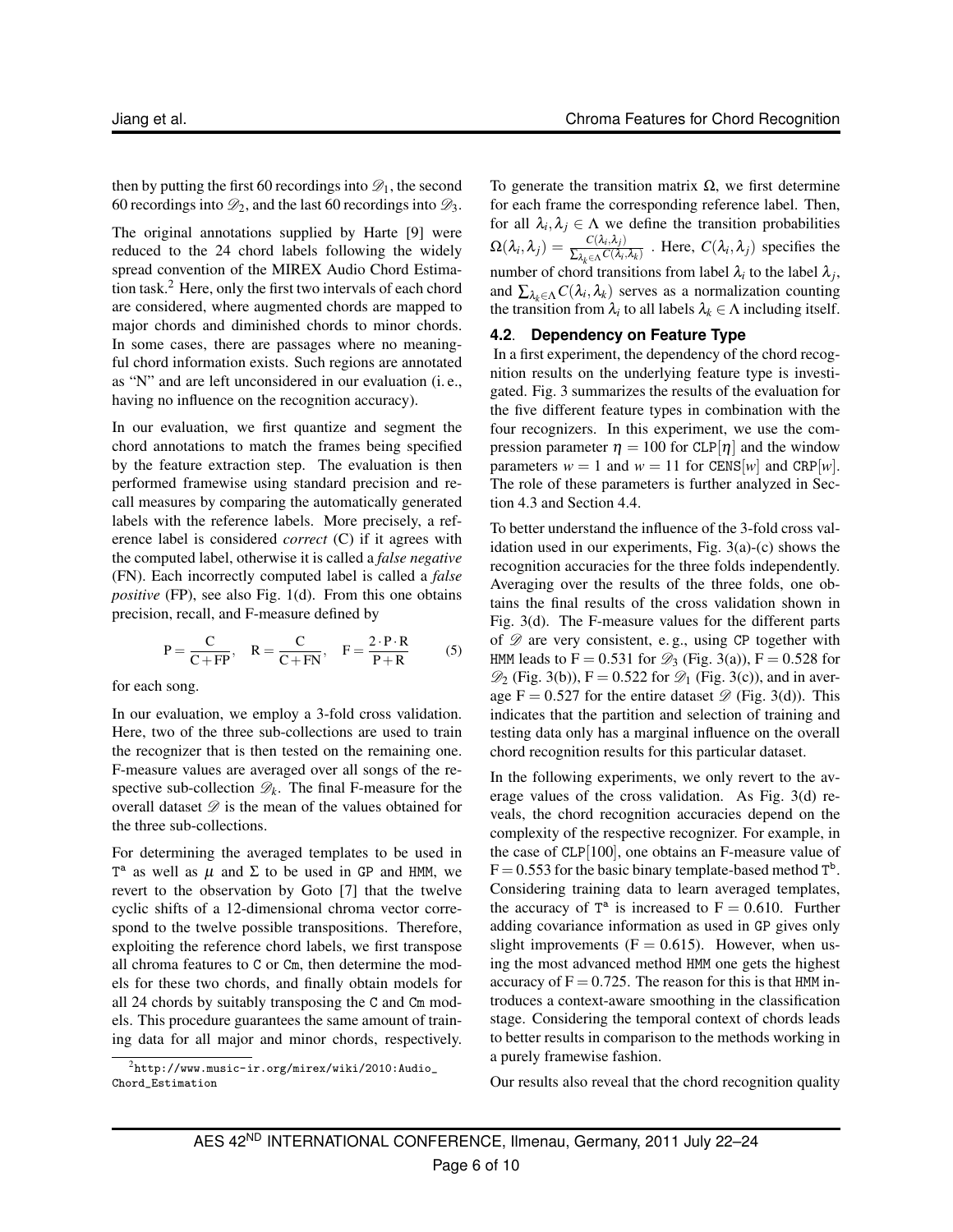| (a)           |                        | $\bar{T}^{\overline{b}}$             | $T^{\rm a}$                          | GP     | HMM                    |
|---------------|------------------------|--------------------------------------|--------------------------------------|--------|------------------------|
|               | $\overline{\text{CP}}$ | 0.449                                | 0.427                                | 0.434  | 0.531                  |
|               | CLP[100]               | 0.540                                | 0.607                                | 0.616  | 0.716                  |
|               | CENS[1]                | 0.458                                | 0.435                                | 0.439  | 0.581                  |
|               | CENS[11]               | 0.534                                | 0.552                                | 0.562  | 0.633                  |
|               | CRP[1]                 | 0.523                                | 0.573                                | 0.573  | 0.708                  |
|               | CRP[11]                | 0.607                                | 0.659                                | 0.661  | 0.712                  |
|               | CISP                   | 0.426                                | 0.482                                | 0.505  | 0.707                  |
|               |                        |                                      |                                      |        |                        |
| (b)           |                        |                                      |                                      |        |                        |
|               |                        | $\overline{\mathsf{T}^{\mathsf{b}}}$ | $T^{\rm a}$                          | GP     | HMM                    |
|               | $\overline{\text{CP}}$ | 0.476                                | 0.416                                | 0.423  | 0.528                  |
|               | CLP[100]               | 0.566                                | 0.610                                | 0.612  | 0.720                  |
|               | $CEN\dot{S}[1]$        | 0.474                                | 0.425                                | 0.420  | 0.588                  |
|               | CENS[11]               | 0.565                                | 0.557                                | 0.567  | 0.650                  |
|               | CRP 1                  | 0.532                                | 0.592                                | 0.591  | 0.729                  |
|               | CRP[11]                | 0.615                                | 0.676                                | 0.678  | 0.733                  |
|               | CISP                   | 0.436                                | 0.484                                | 0.501  | 0.721                  |
|               |                        |                                      |                                      |        |                        |
| (c)           |                        |                                      |                                      |        |                        |
|               |                        | TP                                   | $T^{\rm a}$                          | GP     | HMM                    |
|               | $\overline{\text{CP}}$ | 0.456                                | 0.412                                | 0.408  | 0.522                  |
|               | CLP[100]               | 0.552                                | 0.613                                | 0.618  | 0.738                  |
|               | CENS[1]                | 0.441                                | 0.430                                | 0.413  | 0.583                  |
|               | CENS[11]               | 0.540                                | 0.552                                | 0.543  | 0.631                  |
|               | CRP 1                  | 0.529                                | 0.583                                | 0.577  | 0.711                  |
|               | CRP[11]                | 0.615                                | 0.665                                | 0.657  | 0.714                  |
|               | CISP                   | 0.425                                | 0.480                                | 0.490  | 0.713                  |
|               |                        |                                      |                                      |        |                        |
| (d)           |                        |                                      |                                      |        |                        |
|               |                        | $\overline{\mathsf{T}^{\mathsf{b}}}$ | $\overline{\mathsf{T}^{\mathrm{a}}}$ | GP     | HMM                    |
|               | $\overline{\text{CP}}$ | 0.460                                | 0.418                                | 0.421  | 0.527                  |
|               | CLP[100]               | 0.553                                | 0.610                                | 0.615  | 0.725                  |
|               | CENS[1]                | 0.458                                | 0.430                                | 0.424  | 0.584                  |
|               | CENS[11]               | 0.546                                | 0.554                                | 0.557  | 0.638                  |
|               | CRP[1]                 | 0.528                                | 0.583                                | 0.581  | 0.716                  |
|               | CRP[11]                | 0.612                                | 0.667                                | 0.665  | 0.720                  |
|               | CISP                   | 0.429                                | 0.482                                | 0.499  | 0.714                  |
|               |                        |                                      |                                      |        |                        |
| $(e)_{0.8}$   |                        |                                      |                                      |        |                        |
|               |                        |                                      |                                      |        |                        |
| 0.75          |                        |                                      |                                      |        |                        |
|               |                        |                                      |                                      |        |                        |
| 0.7           |                        |                                      |                                      |        |                        |
| 0.65          |                        |                                      |                                      |        |                        |
|               |                        |                                      |                                      |        |                        |
| 0.6           |                        |                                      |                                      |        |                        |
| F-measure     |                        |                                      |                                      |        |                        |
| 0.55          |                        |                                      |                                      |        |                        |
| 0.5           |                        |                                      |                                      |        |                        |
|               |                        |                                      |                                      | Tb     |                        |
| 0.45          |                        |                                      |                                      | Ta     |                        |
|               |                        |                                      |                                      | GP     |                        |
| 0.4           |                        |                                      |                                      | HMM    |                        |
| 0.35          |                        |                                      |                                      |        |                        |
|               | CLP[100]<br>CP         | CENS[1]                              | <b>CENS[11]</b>                      | CRP[1] | CRP[11]<br><b>CISP</b> |
| Feature types |                        |                                      |                                      |        |                        |
|               |                        |                                      |                                      |        |                        |

**Fig. 3:** Dependency of recognition rate on feature type using **(a):** Training:  $\mathcal{D}_1 \cup \mathcal{D}_2$ , Test:  $\mathcal{D}_3$ , **(b):** Training:  $\mathcal{D}_1 \cup \mathcal{D}_3$ , Test:  $\mathcal{D}_2$ , (c): Training:  $\mathcal{D}_2 \cup \mathcal{D}_3$ , Test:  $\mathcal{D}_1$ , and (d): 3-fold cross validation on  $\mathscr{D}$  (averaged over (a),(b) and (c)). **(e):** Visual representation of (d).

substantially depends on the used feature type and implementation details. For example, using the most basic feature CP results in very low F-measure values (e. g.,  $F = 0.527$  for CP with HMM) regardless of which recognizer is used. However, simply applying a logarithmic compression enhancing weaker components of the feature leads to a significant increases in F-measure (e. g.,  $F = 0.725$  for CLP[100] with HMM). We will further analyze the effect of the compression parameter  $\eta$  in Section 4.3.

CENS[1] shows a very similar behavior as CP ( $w = 1$  actually disables the temporal smoothing on the feature side). This indicates that the internal quantization of these features is not beneficial for chord recognition. However, when applying a temporal smoothing by setting the window parameter  $w = 11$  (corresponding to one second) the recognition accuracy significantly increases for all recognizers. This effect is even noticeable for HMM which already involves a smoothing in the classification step  $(F = 0.584$  for CENS[1] and  $F = 0.638$  for CENS[11]). We will further investigate the choice of the window parameter *w* in Section 4.4.

CRP[1] is designed to boost timbre invariance. These features already incorporate an internal logarithmic compression leading to similar results as for  $CLP[100]$  (F = 0.716 for CRP[1] with HMM). Further adding temporal smoothing on the feature side, the F-measure increases to  $F = 0.720$  for CRP[11] with HMM. In particular, these features lead to high F-measures, even in the case of the simple framewise recognizers (e.g.,  $F = 0.612$  in the case of T<sup>b</sup>). Here, a carefully designed feature seems to lessen the influence of the recognizer on the chord recognition accuracy, see also Fig. 3(e) for a visual representation of the recognition results.

CISP attempts to emphasize harmonic components of the signal. This should improve the chord recognition quality for all recognizers. However, in practice, CISP shows a special behavior. On the one hand, using CISP results in high F-measure values in combination with HMM  $(F = 0.714)$ . On the other hand, combining CISP features with any of the framewise recognizers  $T^b$ ,  $T^a$ , and GP results in very low F-measure values (e. g.,  $F = 0.429$ ) for  $T^b$ ). Here, one reason is that for this feature type the intensities of chroma bands corresponding to chord notes are only slightly more pronounced than those corresponding to non-chord notes, see Fig. 2(h). In general, the ratio of chroma intensities of chord notes to those of non-chord notes seems to have a large influence on the chord recognition results. In particular the frame-wise recognizers tend to be very sensitive to this ratio. Here, high ratios (as in CP and  $CENS[w]$ ) as well as low ratios (as in CISP) lead to poor recognition results. HMM, however, is able to compensate for the low intensity ratios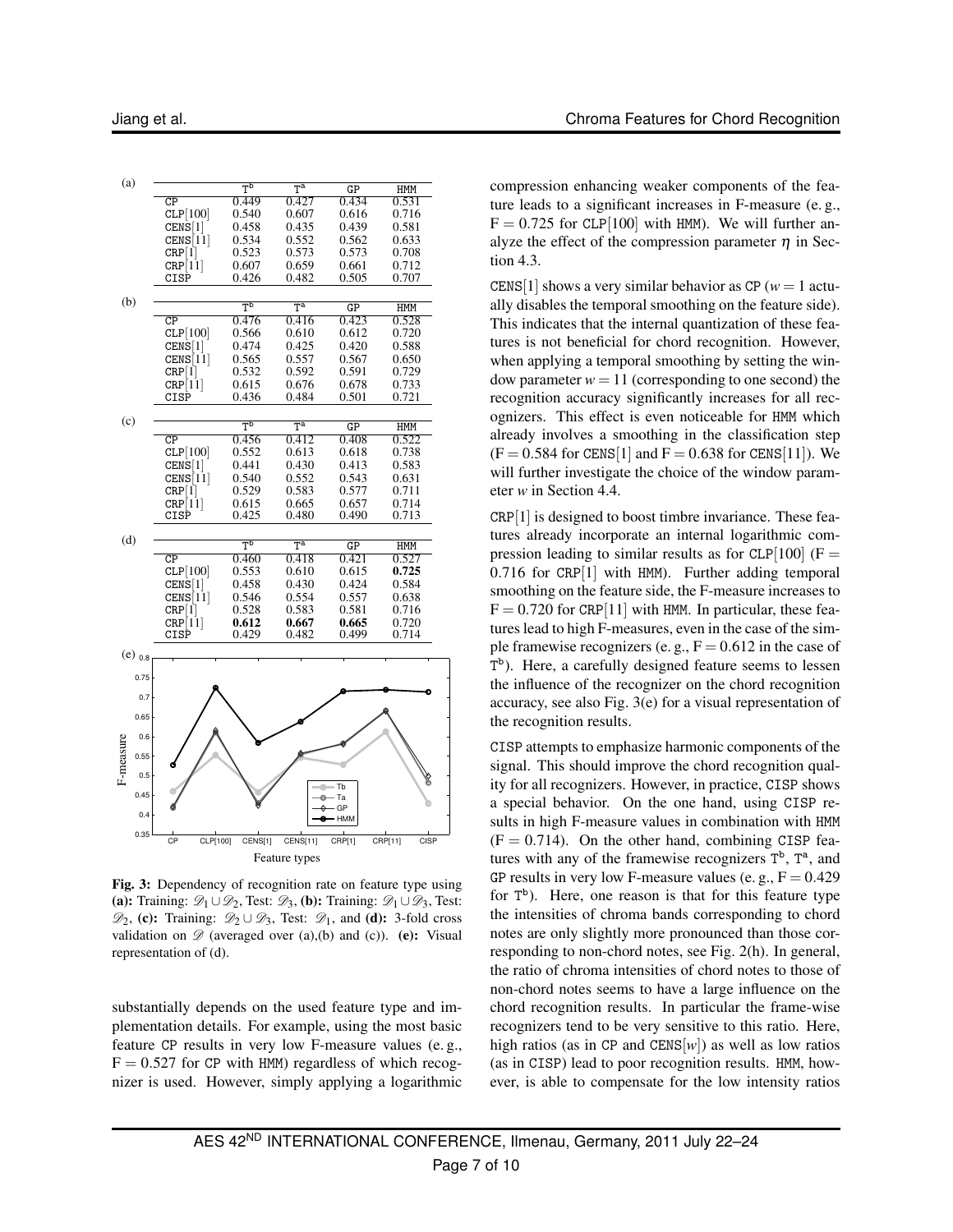

**Fig. 4:** Dependency of recognition rate on compression parameter  $\eta$  for CLP[ $\eta$ ] (using 3-fold cross validation on  $\mathscr{D}$ ).

of CISP, but not for the high intensity ratios of CP and CENS[ $w$ ], see Fig. 3(e).

The results of the experiments discussed in this section show that the choice of the chroma feature has a significant influence on the different recognition procedures. Even the most advanced recognizer HMM has a substantial dependence on the underlying feature type. Note that using an HMM-based recognizer in combination with a poor choice of chroma feature leads to results of lower quality than using a basic recognizer with a good feature (e.g.,  $F = 0.527$  for HMM with CP but  $F = 0.553$  for  $T^b$ with CLP[100]). In particular, a logarithmic compression of the intensities as well as a temporal smoothing on the feature side have a beneficial effect, regardless of the recognizer used.

#### **4.3**. **Dependency on Logarithmic Compression**

In this section, we further investigate the role of the logarithmic intensity compression of the chroma features. Fig. 4 shows the chord recognition results for CP (no compression) and CLP[ $\eta$ ] for  $\eta \in$ {1,10,100,1000,10000}. The experiments show that logarithmic compression (or similar enhancement procedures such as spectral whitening) is an essential step in all chord recognition procedures.

For example, using HMM with CP one obtains  $F = 0.527$ . Simply applying a logarithm one gets  $F = 0.643$  for CLP[1]. Enlarging the compression parameter  $\eta$  steadily increases the chord recognition accuracy, e.g.,  $F = 0.725$  for  $\eta = 100$  and HMM. Here one reason for this effect is that weak spectral components, which are often relevant in view of the perception of harmony, are enhanced by the compression. See also Fig. 2(b) and Fig. 2(c) for illustration of this effect. However, for very large compression factors such as  $\eta = 10000$ , the chord recognition accuracy decreases  $(F = 0.730)$ . Here, the enhancement of irrelevant noise-like components outweigh the harmonically relevant components.

For T<sup>a</sup> and GP, the logarithmic compression has the same significant effect on the recognition accuracy as for HMM. However, T<sup>b</sup> does not benefit from the logarithmic compression in the same way as the other methods do, see the visual representation in Fig. 4. One reason for this is that the weaker components enhanced by the compression typically correspond to harmonics. Higher harmonics, however, are not taken into account by idealized binary templates as used in T<sup>b</sup>, whereas T<sup>a</sup>, GP, and HMM, however, adapt to the harmonics in the training stage.

## **4.4**. **Dependency on Smoothing**

In this section we continue the investigation of the temporal smoothing of the features controlled by the window parameter *w*. Fig. 5 and Fig. 6 show the chord recognition accuracies for different choices of the window parameter  $w \in \{1, 3, 5, \ldots, 25\}$  for CENS[*w*] and CRP[*w*], respectively, using the four chord recognizers.

As the experiments in Section 4.2 already revealed, temporal smoothing is an essential step for the framewise chord recognition procedures  $(T^b, T^a,$  and GP) yielding significant improvements. This observation is confirmed by the results in Fig. 5. For example, using  $T^a$  with CENS[w] setting  $w = 1$  (no temporal smoothing) results in  $F = 0.430$ . Enlarging *w*, the recognition accuracy gradually increases and reaches a value of  $F = 0.599$ for  $w = 23$  (corresponding to 2.3 sec). Further enlarging *w* leads to a decrease in accuracy again. For CRP[*w*] one observes a very similar effect, see Fig. 6. The reason for this notable improvement is that smoothing removes temporal fluctuations and local outliers in the features. On the other hand, however, smoothing reduces the temporal resolution and may prevent the recognizers to detect chords of short durations. For this particular dataset, a smoothing window corresponding to roughly two seconds of the audio turns out to be the best trade-off between increased robustness to outliers and decreased temporal resolution. This trade-off, however, is datadependent and depends on the chord change rate of the audio material.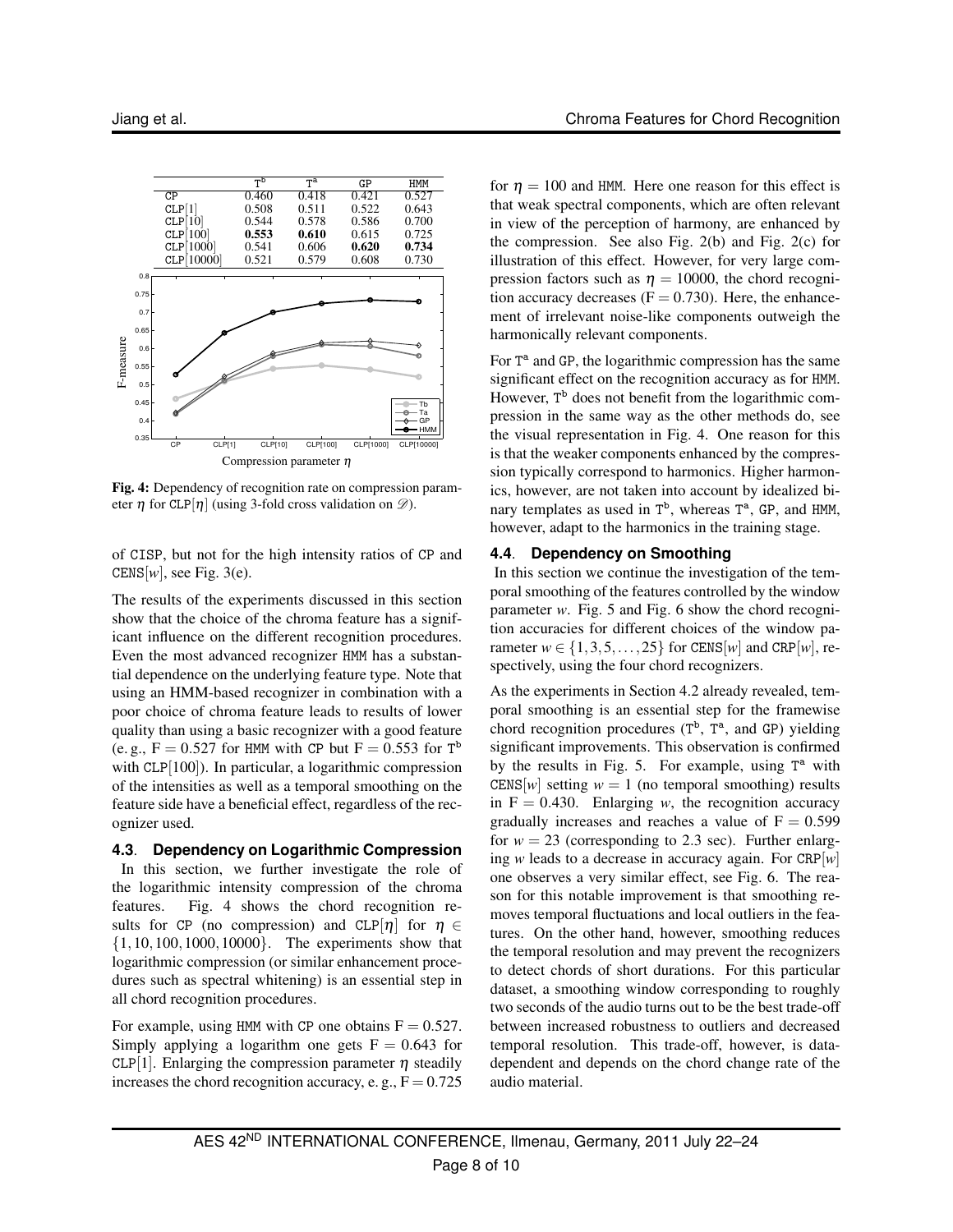

**Fig. 5:** Dependency of recognition rate on window parameter *w* for CENS[*w*] (using 3-fold cross validation on  $\mathscr{D}$ ).

In the case of HMM, temporal smoothing of the features has a less significant effect on the chord recognition accuracy. This recognizer already incorporates a kind of context-aware smoothing in the classification stage. Using HMM, as shown in Fig. 5, the combination of two conceptually different smoothing strategies only slightly improves the recognition rates from  $F = 0.584$  for CENS[1] to  $F = 0.631$  for CENS[19]. For CRP[w], as shown in Fig. 6, the improvements are marginal. But even in this case adding some temporal smoothing on the feature side does not worsen the chord recognition quality (e. g.,  $F = 0.716$  for CRP[1] and  $F = 0.720$  for CRP[11].

Interestingly, GP with smoothing on the feature side has a similar effect as HMM without smoothing on the feature side (e.g.,  $F = 0.692$  for GP with CRP[21] and  $F = 0.716$ for HMM with  $CRP[1]$ ). This indicates that the actual choice of smoothing strategy has only a small influence on the final chord recognition rates. Similar effects are also observed in the experiments in [3].

## **5**. **CONCLUSIONS**

In this paper, we analyzed the chord recognition quality of different automatic chord recognition procedures in



**Fig. 6:** Dependency of recognition rate on window parameter *w* for CRP[*w*] (using 3-fold cross validation on  $\mathcal{D}$ ).

combination with different feature types. As our experimental results showed, small differences in the implementation of the chroma variants can have a significant influence on the chord recognition accuracy. In particular, a logarithmic compression step in the chroma extraction turned out to be crucial. Furthermore, our results reveal that temporal feature smoothing plays an important role in chord recognition in particular for recognizers that work in a purely framewise fashion. The Viterbidecoding in the HMM-based recognizer also introduces a different kind of smoothing in the classification step. The combination of the two conceptually different smoothing strategies only adds a small improvement. In summary, one can note that the Gaussian-based framewise recognizer in combination with an appropriate feature smoothing yields already good recognition rates. Exploiting musical knowledge, e.g. in the form of statistical priors as used in HMMs or more general graphical models [16], one can further improve the recognition results.

For the future, we plan to extend our evaluation to comprise larger datasets of different genres [10]. In particular for building more complex statistical models, more comprehensive datasets with chord annotations are needed. Furthermore, we plan to extend our evaluation to not